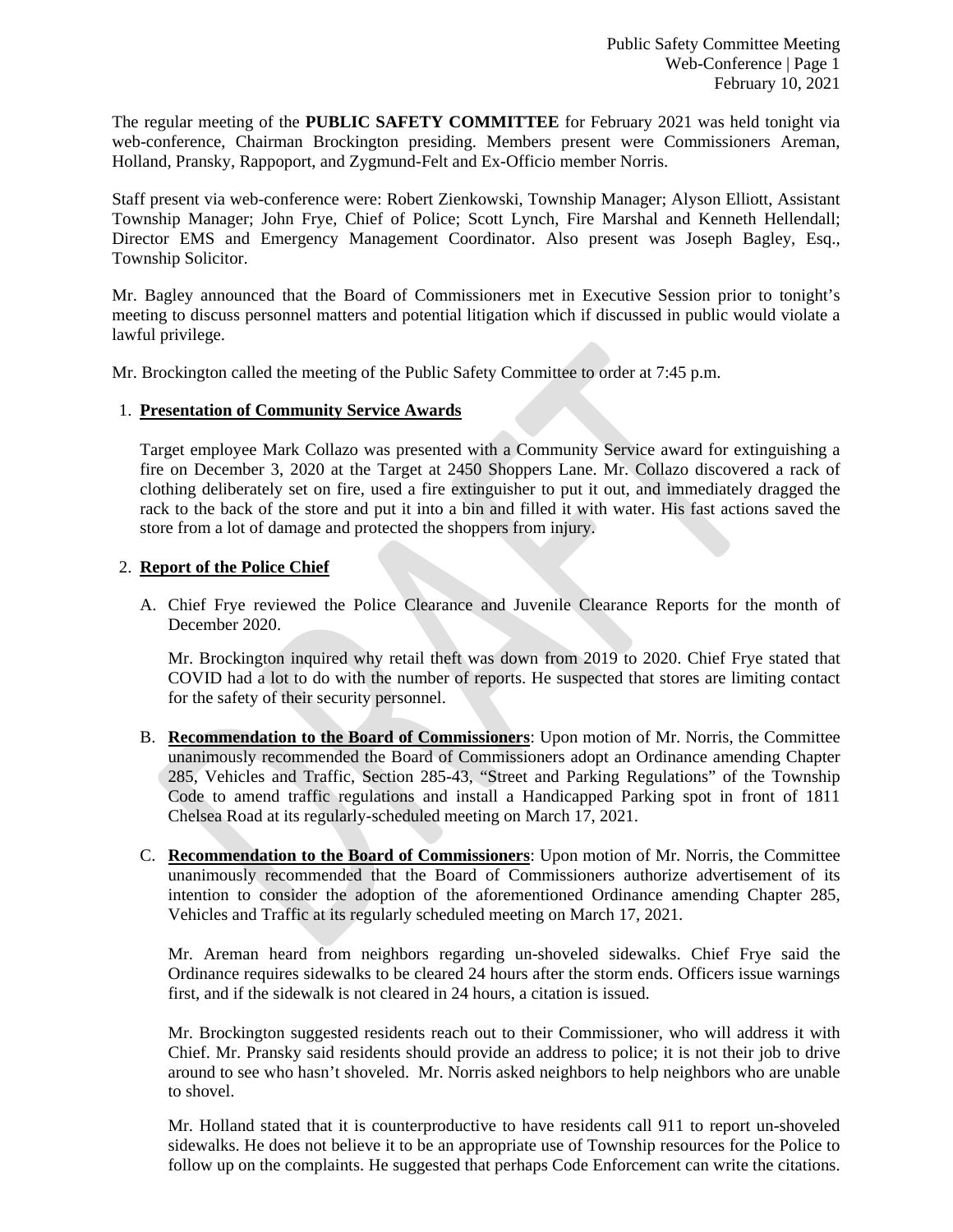Chief Frye has been trying to address this for a number of years as it would free up the Police Department. Mr. Zygmund-Felt asked how chronic abusers are handled. Chief Frye said each incident is handled as a new one. Mr. Zienkowski will discuss snow removal further in his report.

Mr. Pransky asked about processes and procedures for the parking problem at Enterprise Auto in La Mott where cars are left on the street and residents are not able to park. He inquired about whether permit parking would be appropriate. Chief Frye stated they can discuss how to get the process started offline.

Mr. Brockington thanked Mr. Clewell and the Public Works Department for their hard work at Kerlin Farms, as they have a bad habit of not shoveling. With kids going back to school, it is important to have the sidewalk shoveled.

Upon motion of Mr. Norris, the Committee unanimously received the Report of the Police Chief.

# 3. **Report of the Fire Marshal**

A. Fire Marshal Scott Lynch presented the fire report for the month of December 2020 and the minutes of the Fire Board Meeting from January 7, 2021.

Mr. Zygmund-Felt asked why there are seven years of call summaries. The variation from 2013- 2020 is about 30% and there have been questions about the accuracy of these reports. They look consistent and he wanted to know if there is any reason to be called to question. Mr. Lynch said no.

Upon motion of Mr. Norris, the Committee unanimously received the report of the Fire Marshal and the Fire Board Minutes.

B. **Recommendation to the Board of Commissioners**: Upon motion of Mr. Norris, the committee with a 6-0-1 vote approved the Ratification of the Board of Commissioners' decision to no longer recognize Ogontz Fire Company as an operating fire protection entity of the Township, effective December 16, 2020 (Ayes: Norris, Brockington, Holland, Zygmund-Felt, Areman, Pransky; Abstained: Rappoport).

Mr. Bagley stated that the Township received a complaint from Ogontz Fire Company and he has recommended to the Commissioners that as a result of litigation, they not comment on the Ogontz Fire Company or anything to do with the complaint.

- C. **Recommendation to the Board of Commissioners**: Upon motion of Mr. Norris, the committee with a 6-0-1 vote recommended the Board of Commissioners authorize advertisement of its intention to consider the adoption of an Ordinance amending Chapter 22 of the Township Code entitled "Fire Department", Article I entitled "Establishment and Organization", Section 1 entitled "Establishment of Fire Department" in order to consolidate Fire District No. 5 into other Fire Districts with edits from Mr. Bagley and making other incidental amendments thereto at its regularly-scheduled meeting on March 17, 2021 (Ayes: Norris, Brockington, Holland, Zygmund-Felt, Areman, Pransky; Abstained: Rappoport).
- D. **Recommendation to the Board of Commissioners** Upon motion of Mr. Norris, the committee with a 6-0-1 vote recommended the Board of Commissioners adopt the aforementioned Ordinance at its regularly-scheduled meeting on March 17, 2021 (Ayes: Norris, Brockington, Holland, Zygmund-Felt, Areman, Pransky; Abstained: Rappoport).

### 4. **Report of the EMS Director**

Mr. Hellendall noted that all full and part-time employees have received both of their COVID-19 vaccines. Overall, COVID cases are going down, but the hospitals are seeing patients being brought in for other reasons and testing positive for COVID.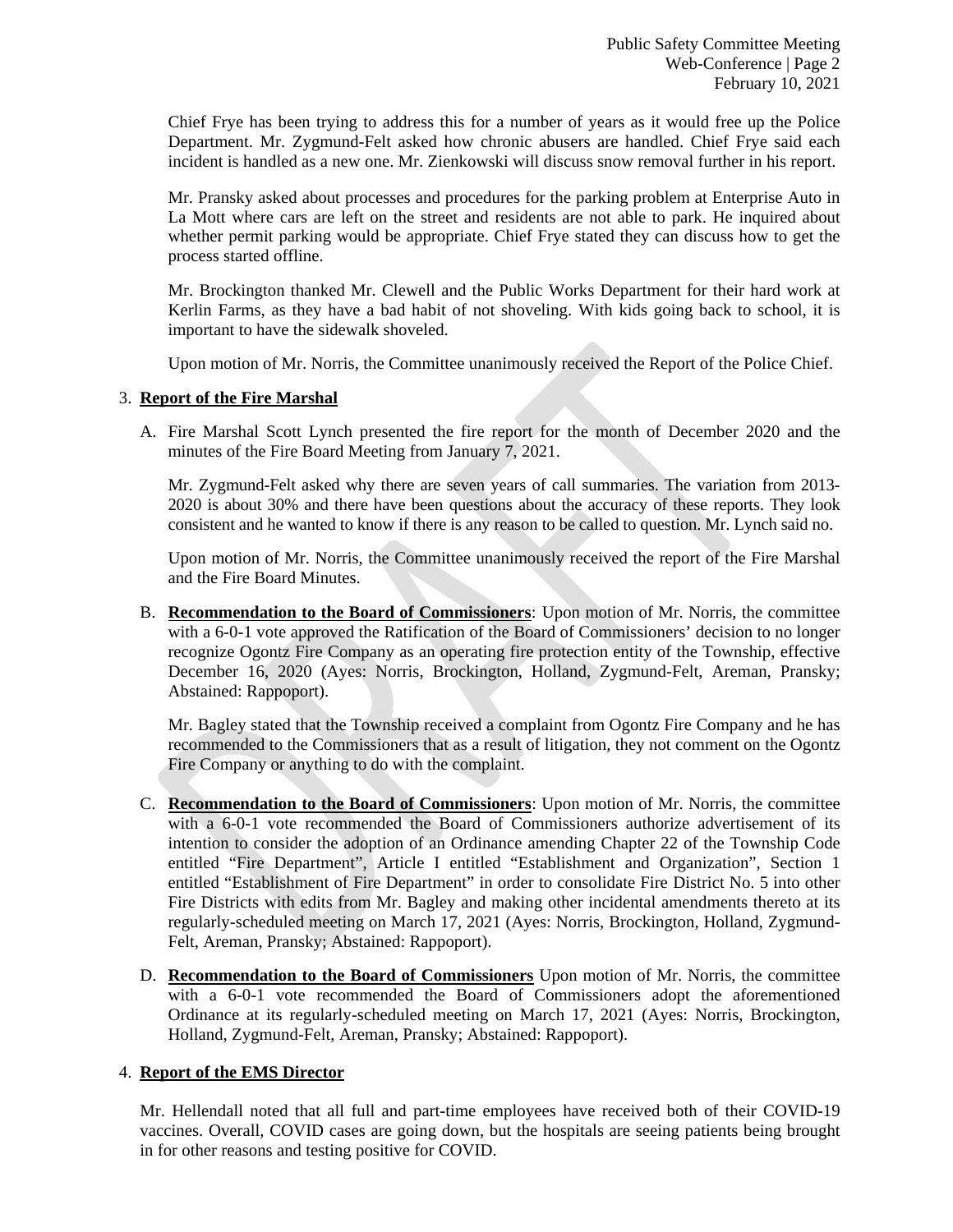Mr. Hellendall added there is a Request for Proposal to outsource ambulance billing and he has received a lot of inquiries. He is planning to have a recommendation to present at next month's Public Safety meeting.

Mr. Brockington asked when police and fire personnel to receive their vaccinations. Mr. Hellendall stated that most of the police and fire department personnel have been vaccinated, either by going to other counties, or through Montgomery County and Einstein Hospital in Elkins Park. Within emergency services, anyone who wanted a shot has already received their first and/or second dose.

Mr. Norris said he received a number of calls from senior citizens regarding ambulance services now that Ogontz is decertified and wanted to clarify that services are not affected. Mr. Hellendall stated that EMS is part of the Township, separate from the Fire Department, and services have not been affected.

Mr. Zygmund-Felt asked if a protocol is in place to keep everyone safe if an EMS employee declines or refuses to immunize. Mr. Hellendall is working on a revised policy manual for the entire Township due to changes in our knowledge about COVID and COVID policies. Anyone is allowed to refuse (no one in EMS has refused) and sign a form stating they understand it could endanger their health. Mr. Zygmund-Felt asked if an increased testing protocol will be in place if a group of folks declines. Mr. Hellendall stated there is not at this time, because both vaccines currently on the market do not prevent someone from getting and spreading COVID, but will just prevent more serious illness. All this is being reviewed, and Mr. Hellendall is looking to the CDC for guidance.

Mr. Zygmund-Felt inquired about EMS subscriptions and the increase this year. Mr. Hellendall stated was expecting a downturn because of COVID, but membership has been up this year, and EMS has received donations totaling over \$500.

### 5. **Report of the Emergency Management Coordinator**

 Mr. Hellendall noted they have spent a lot of time answering questions mostly from senior citizens about the COVID vaccine. The County will be publicizing an 800-number so residents can call into the Health Department to get answers. Appointments cannot be made via this number; it is only to answer questions. There is a revised system coming for making appointments, and anyone who has already made an appointment will not need to make another one. The new system is being created because there has been some fraud with the vaccine.

Mr. Areman and Mr. Brockington noted that the County released the hotline today on their website.

Upon motion of Mr. Norris, the Committee unanimously received the report of the EMS Director  $\&$ EMA Director.

### 6. **Report of the Township Manager**:

Mr. Zienkowski recognized the Public Works Department for the fine job they are doing with the streets during the snowstorms. He thanked and commended them for their hard work and the countless hours they put in.

 Mr. Zienkowski mentioned neighborhoods where 50-75% of residents do not shovel. Chief Frye said that citations that go in front of District Court are dismissed each time. Some homeowners pay the citations issued by the Township, but they do not have any affect when dismissed at the District Court.

 Mr. Areman said in addition to the ordinance, it is a neighborly thing to remove the snow from sidewalks and help neighbors who may not be able to shovel. With respect to enforcement, he is